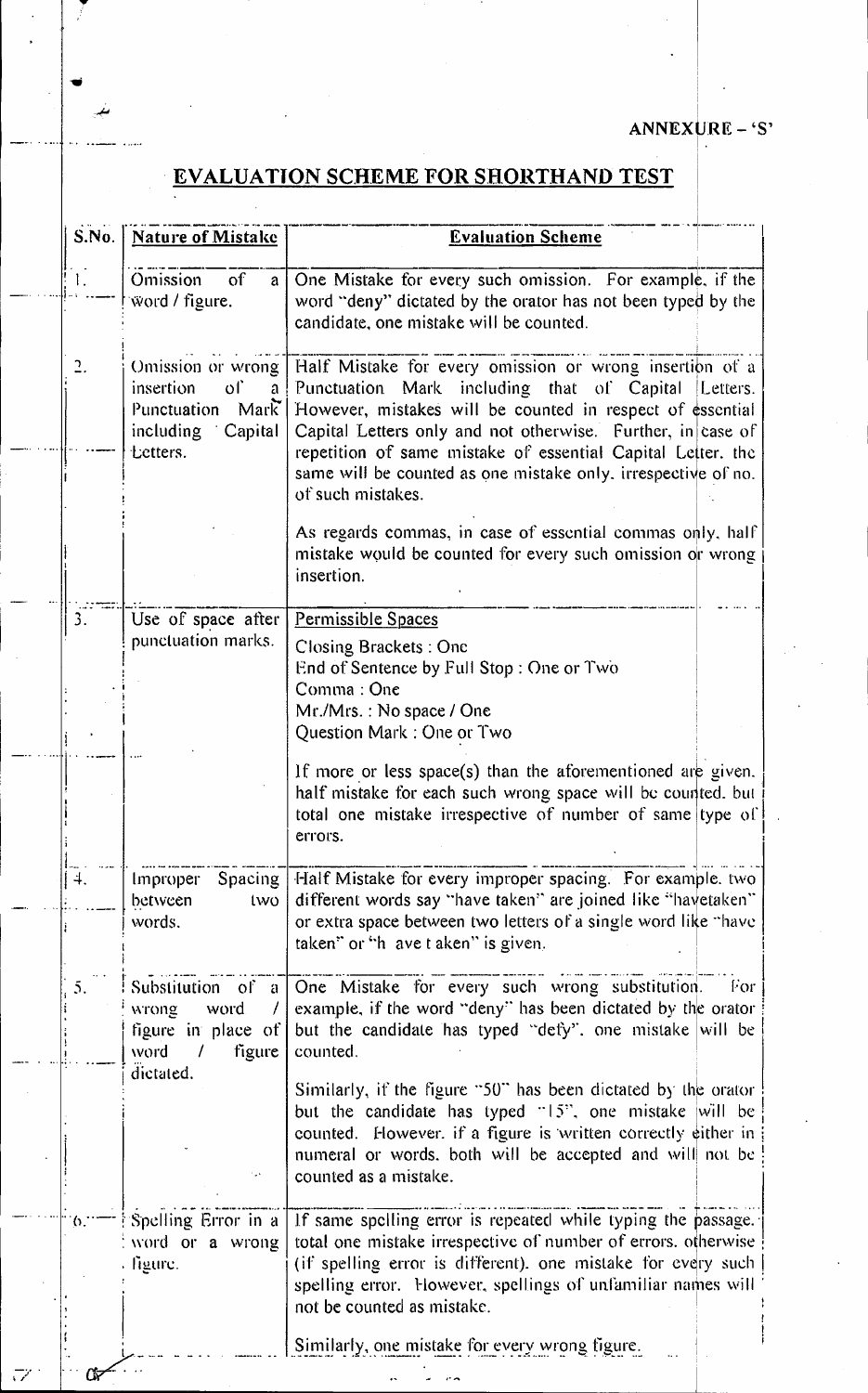| 7.  | Addition of a word<br>figure<br>not<br>dictated.                                                                                        | One Mistake for every such addition. For example, if the<br>word "deny" has been dictated by the orator, but the<br>candidate has typed "will deny", one mistake will be counted.                                                                                                                                                                                        |
|-----|-----------------------------------------------------------------------------------------------------------------------------------------|--------------------------------------------------------------------------------------------------------------------------------------------------------------------------------------------------------------------------------------------------------------------------------------------------------------------------------------------------------------------------|
|     |                                                                                                                                         | If candidate has typed "will defy", two mistakes will be<br>counted.                                                                                                                                                                                                                                                                                                     |
| 8.  | Wrong typing of a<br>date.                                                                                                              | One Mistake irrespective of the number of errors in one<br>single date. For example, if the date 15.04.2012 is wrongly<br>typed 16.03.2011, it will be treated as One Mistake.                                                                                                                                                                                           |
|     |                                                                                                                                         | Dates & figures written correctly (either in numeral or words)<br>will be acceptable and will not be counted as mistake.                                                                                                                                                                                                                                                 |
| 9.  | Singular for plural<br>or vice versa.                                                                                                   | Half Mistake.                                                                                                                                                                                                                                                                                                                                                            |
| 10. | Corrections<br>made<br>pencil,<br>by pen,<br>white<br>eraser<br>or<br>fluid.                                                            | All such corrections, being impermissible, are ignored and<br>not taken into account. Accordingly, corrections made by<br>pen, pencil, eraser or white fluid will be counted as mistake.<br>Every such word and/or figure corrected by pen, pencil,<br>eraser or white fluid will be counted as mistake. Thus, one<br>mistake will be counted for every such correction. |
| Ħ   | If Transcription is<br>handwritten instead<br>of typing.                                                                                | Zero Marking.                                                                                                                                                                                                                                                                                                                                                            |
| 12. | If more than 20%<br>mistakes<br>of.<br>the<br>total words dictated<br>are committed.                                                    | The moment the mistakes committed by the candidate are<br>more than 50 mistakes, further evaluation would not be done.                                                                                                                                                                                                                                                   |
| 13. | extra<br>time<br>Using<br>for<br>typing<br>or.<br>doing transcription,<br>despite instructions<br>of the Invigilator to<br>stop typing. | Paper to be cancelled.                                                                                                                                                                                                                                                                                                                                                   |

Note: The above Guidelines are illustrative only and not exhaustive. Anything, which is not specifically mentioned herein, will be within the domain of the Examiner and in case of any doubt / ambiguity, the decision of the Examiner shall be treated as final, unless specifically directed by the Competent Authority.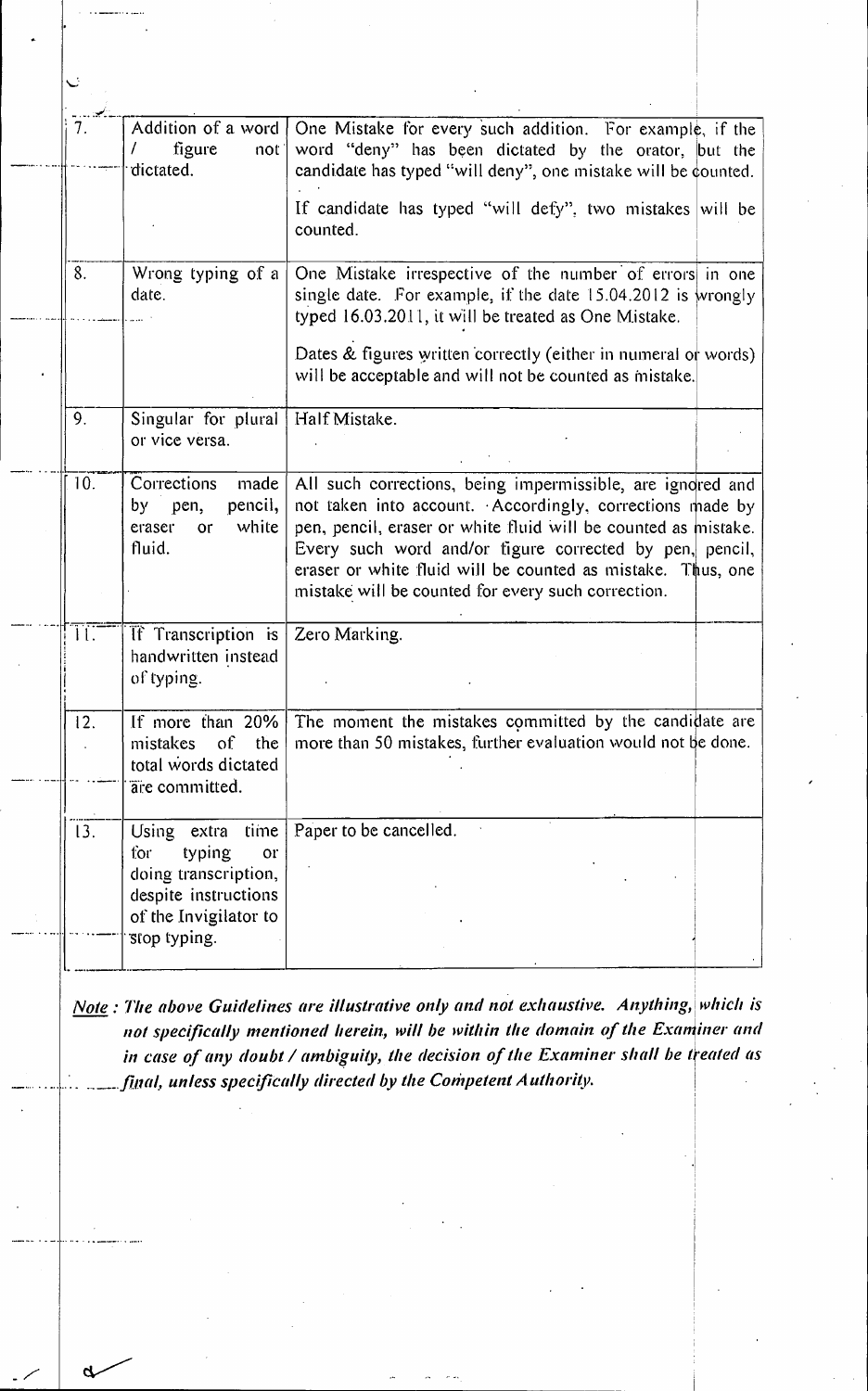ANNEXURE-'T"

## **EVALUATION SCHEME FOR TYPING TEST**

| S.No. | <b>Nature of Mistake</b>                                                                                                                                                 | <b>Evaluation Scheme</b>                                                                                                                                                                                                                                                                                                                                                    |  |
|-------|--------------------------------------------------------------------------------------------------------------------------------------------------------------------------|-----------------------------------------------------------------------------------------------------------------------------------------------------------------------------------------------------------------------------------------------------------------------------------------------------------------------------------------------------------------------------|--|
| 1.    | Omission of a word / figure.                                                                                                                                             | One Mistake for every such omission.                                                                                                                                                                                                                                                                                                                                        |  |
| 2.    | Omission or wrong insertion of a<br>Punctuation Mark including Capital<br>Letters.                                                                                       | Half Mistake for every omission or wrong<br>insertion of a Punctuation Mark including<br>wrong use of capital letter for small letter<br>and vice-versa.                                                                                                                                                                                                                    |  |
| 3.    | Substitution of a wrong word / figure                                                                                                                                    | One Mistake<br>for<br>every<br>such<br>wrong<br>substitution.                                                                                                                                                                                                                                                                                                               |  |
| 4     | Spelling Error in a word or wrong<br>placement of commas in a figure.                                                                                                    | If same spelling error is repeated while<br>typing the passage, total one mistake<br>irrespective of number of errors, otherwise<br>(if spelling error is different), one mistake<br>for every such spelling error.                                                                                                                                                         |  |
|       |                                                                                                                                                                          | Similarly, one mistake for every wrong<br>figure or wrong placement of commas in a<br>figure.                                                                                                                                                                                                                                                                               |  |
| 5.    | mentioned in the passage.                                                                                                                                                | Addition of a word / figure not One Mistake for every such addition.                                                                                                                                                                                                                                                                                                        |  |
| 6.    | Indent for Paragraph not given or<br>improper indent (less than or greater                                                                                               | Half Mistake for every wrong or improper<br>indent.                                                                                                                                                                                                                                                                                                                         |  |
|       | than the indent mentioned in the<br>passage) or paragraph numbering (if<br>mentioned in the passage).                                                                    | Half Mistake for every omission<br>$\overline{10}$<br>numbering the paragraph if paragraph<br>numbering has been done in the passage.                                                                                                                                                                                                                                       |  |
| 7.    | Wrong typing of a date.                                                                                                                                                  | One Mistake irrespective of the number of<br>errors in one single date. For example, if the<br>date $15.04.2012$ is wrongly typed as $15-04$ -<br>2012 or 16.03.2011, it will be treated as One<br>Mistake.                                                                                                                                                                 |  |
| 8.    | Improper Spacing between two<br>words. For example, two different<br>words are joined or extra space<br>between two words or among letters<br>of a single word is given. | Half Mistake for every such improper<br>spacing. Giving one space or two spaces<br>after full stop will not be counted as a<br>mistake.                                                                                                                                                                                                                                     |  |
| 9.    | Corrections made by pen, pencil,<br>eraser or white fluid.                                                                                                               | All such corrections, being impermissible,<br>are ignored and not taken into account.<br>Accordingly, corrections made by pen,<br>pencil or white fluid will be counted as<br>mistake. Every such word and/or figure<br>corrected by pen, pencil, eraser or white<br>fluid will be counted as mistake. [Thus, one]<br>mistake will be counted for every such<br>correction. |  |